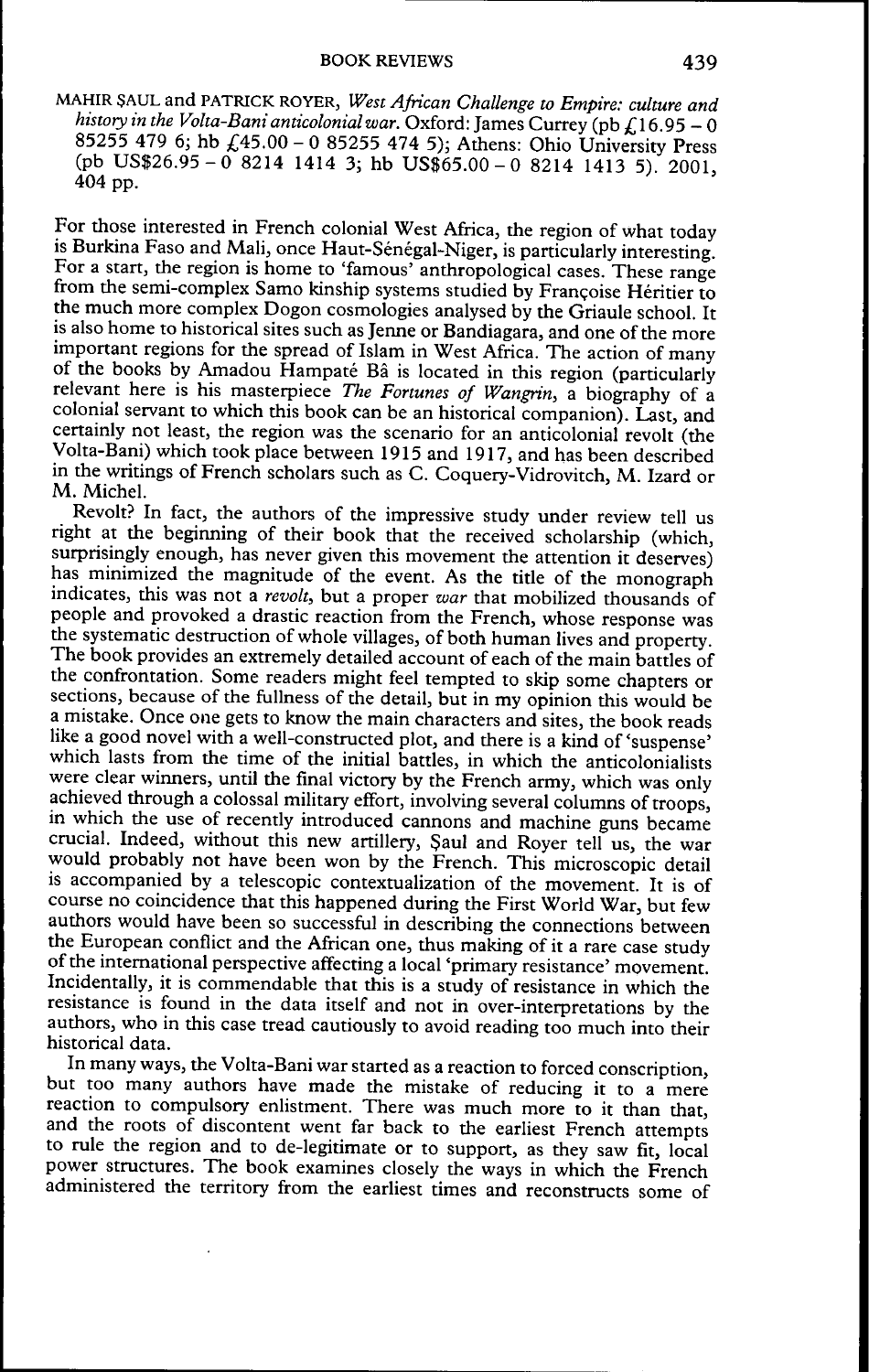the more problematic episodes that led to violent misunderstandings between colonizers and colonized long before the Volta-Bani war. Indeed the book is a good case study of how the French *politique des races* worked (or rather how it did *not* work) and a good analysis of all the contradictions and intrigues of French armies in Africa. The models by which the French administered the territory (classifying ethnic groups, granting some the title of *etat,* reducing others to 'tribes') become more relevant to understanding the cultural logics of the movement than to the study of each one of the ethnic groups involved. Ethnicity as such, while not denied or reduced to a French colonial invention by the authors of this book, is certainly made irrelevant. This was clearly an inter-ethnic movement and the forces at play had more to do with social differentiations created by French rule and with precolonial networks and leagues, reactivated though ritual shrines and oaths by the leaders of the movement, than with ethnic particularities. In fact, not only is ethnicity not a relevant category, even the insistence either by colonial administrators or by scholars to see the peoples of this region as 'acephalous' or 'stateless' can be a pitfall to understanding the political complexity of precolonial structures and the capacity of people to centralize their political and religious agency against the intruders or against their allies among the native canton chiefs or Muslim houses.

The book also constitutes a good study of the relationship between Islam and French colonialism which consisted here of a double ambiguity. On the one hand, the relationship between Muslim Africans and the French was ambiguous in itself, Muslims being seen by the French as 'superior' to other people and more easy to recruit as literate staff, but being regarded as potential enemies too - an ambiguity that increased after the Ottoman Empire became an ally of Germany in the First World War, which made Islam become suspect in all French colonies. On the other hand, the relationship between Islam and the local shrines had also been extremely ambiguous, sometimes enemies but at other times syncretic allies. In this book all these ambiguities and alliances are spelled out and the complexity of Islamic trends is one of the elements that provide the book with the aura of 'suspense' already referred to.

In sum, this is an ethnographic study of an early colonial encounter in which both the local population and the French authorities are under meticulous scrutiny, one in which the life stories of the ritual leaders of the resistance movement are as important as the life stories of the French military and civil servants. Obviously the authors have found it easier to document the French moves and intentions than the anticolonialist ones, and one feels one would like to have more information on the ritual dimensions of the movement. Unfortunately, all the information needed is today unavailable and, although the book contains a fair amount of substantial data obtained through oral history recorded by the authors *in situ,* they have carefully avoided any abuse of ethnographic reconstructions based on either oral memory or on the dubious ethnography of the late nineteenth and early twentieth centuries.

As well as a rich body of data and well-grounded interpretations, the book contains a very helpful series of maps, a comprehensive index and a glossary of French colonial terms bound to become a useful tool for all scholars interested in French-speaking West Africa. Now that the postcolonial situation demands a renewed look at the anthropology of colonialism, this book will certainly become a 'must read' for West Africanists. Maybe one would have wanted to know a bit more about how the movement affected, or was perceived by, neighbouring British territories, where some of the population are culturally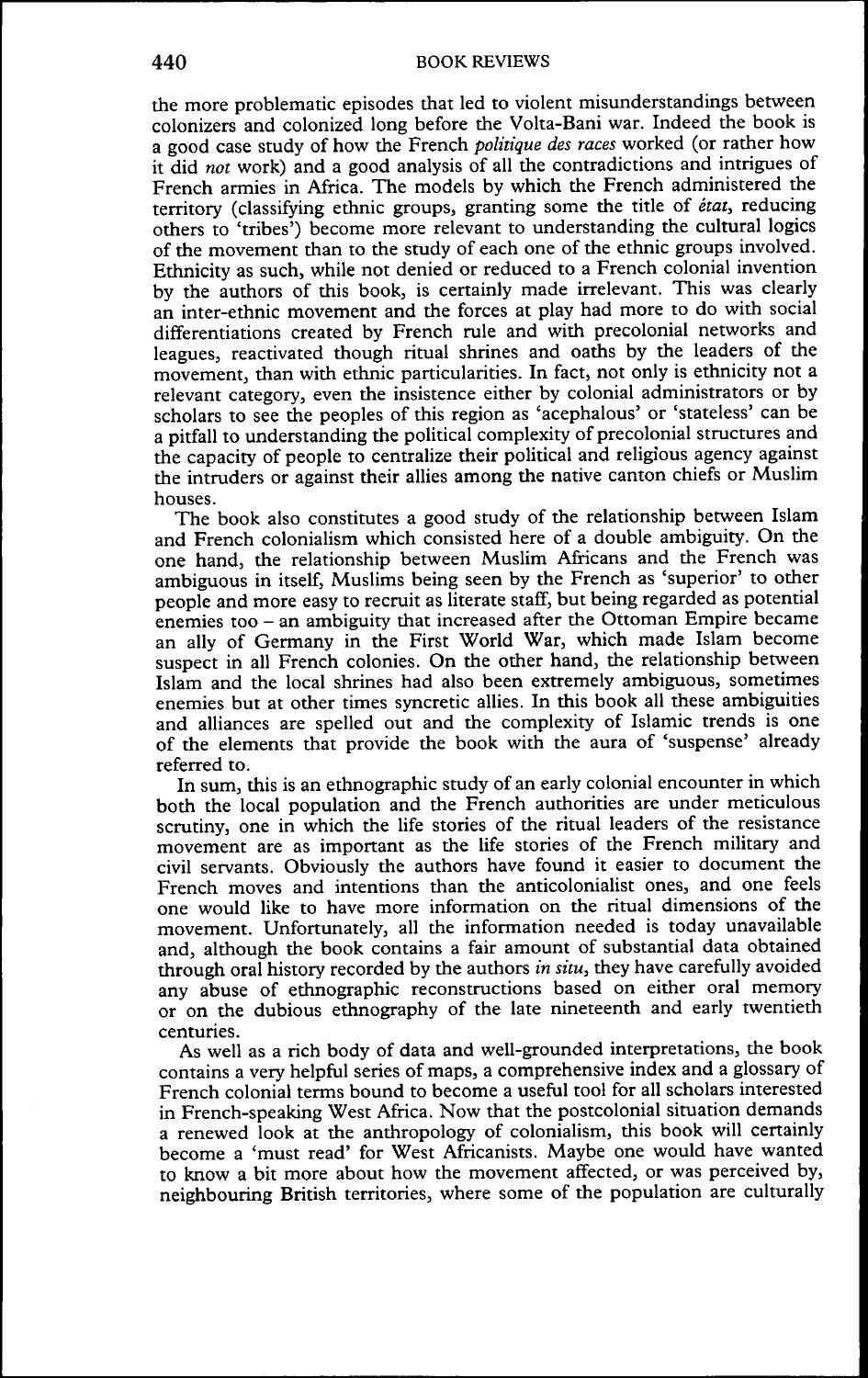## BOOK REVIEWS 441

close to some of those involved in the events the book deals with. But then again maybe this could be the object of yet another historical ethnography of the region. If so, let us hope it will be as thorough and solid as this one.

> RAMON SARRÓ Institute of Social Sciences University of Lisbon

NKPAROM C. EJITUWU and AMAKIEVI O. I. GABRIEL (eds). *Women in Nigerian History: the Rivers and Bayelsa States experience.* Port Harcourt: Onyoma Research Publications (pb £21.95, US\$35.95-9 7836 1221 2). 2003, 342 pp.

In view of the fact that gendered histories are largely invisible in Niger Delta literature, Nkparom Ejituwu and Amakievi Gabriel endeavour with this edited volume to establish the varied experiences of women in Rivers and Bayelsa States as visible. This collection of twenty-three essays was presented at a workshop themed 'Women in Nigerian History', organized by the Port Harcourt Branch of the Historical Society of Nigeria in 1994.

Bolanle Awe opens Section One with a review of the existing historical literature on the Niger Delta (of which there is little) and proposes a multidisciplinary approach to researching, documenting and teaching the history of women in the region. She cautions that these tasks should be carried out not only by women but also by men. Perhaps following this call, the majority of this volume's nineteen contributing authors are men. Regretfiilly, the voices of the few female contributors are thus rendered somewhat obscure. Nevertheless, the significance of Niger Delta women in the socio-economic, cosmological and political history of the region is suitably introduced.

The seven chapters that make up Section Two provide an interesting if not divergent range of gender analysis and theory. Juliana Okoh's presentation of the debates surrounding the concept of feminism - and, more specifically, African feminism - is both refreshing and insightful when she insists that feminism is not a monolithic construction but instead is intertwined with ethnicity, history, religion and environment. E. J. Alagoa, a noted historian, contributes a wellwritten chapter on Niger Delta women in cosmology (particularly concerning creation myths), politics, economics, social structure and kinship-the Ijo were primarily matrilineal - and the arts. He contends that women played, and continue to play, significant roles in every aspect of culture and society, which warrant further study. Emma Onwuzirike draws upon analogies from the animal kingdom to explicate the 'divine' conferment of headship on men, labelling women as the 'helpers' of Adam. She posits that a 'growing number of women have improperly digested equality concepts' (p. 68). The psychological reductionism and flattening of individual experience in this chapter negates the efforts of other contributors. The remaining two chapters in this section offer a more critical and complicated investigation of regional gender studies, the symbolism of womanhood in oral literature and historiography.

Section Three (Chapters 9 to 13) includes contributions centred on women's uprising. John H. Enemugwem describes the Women's War of 1929 against British colonial taxation in the Eastern Niger Delta as paving the way to independence in 1960 and as an ongoing source of inspiration against injustice. This uprising, which culminated in Ikot Abasi and resulted in many wounded and dead, fell on the heels of the women's revolts in Aba and Owerri. In Chapter 10, Ibibia Sasime portrays the Epie (Central Niger Delta) women's